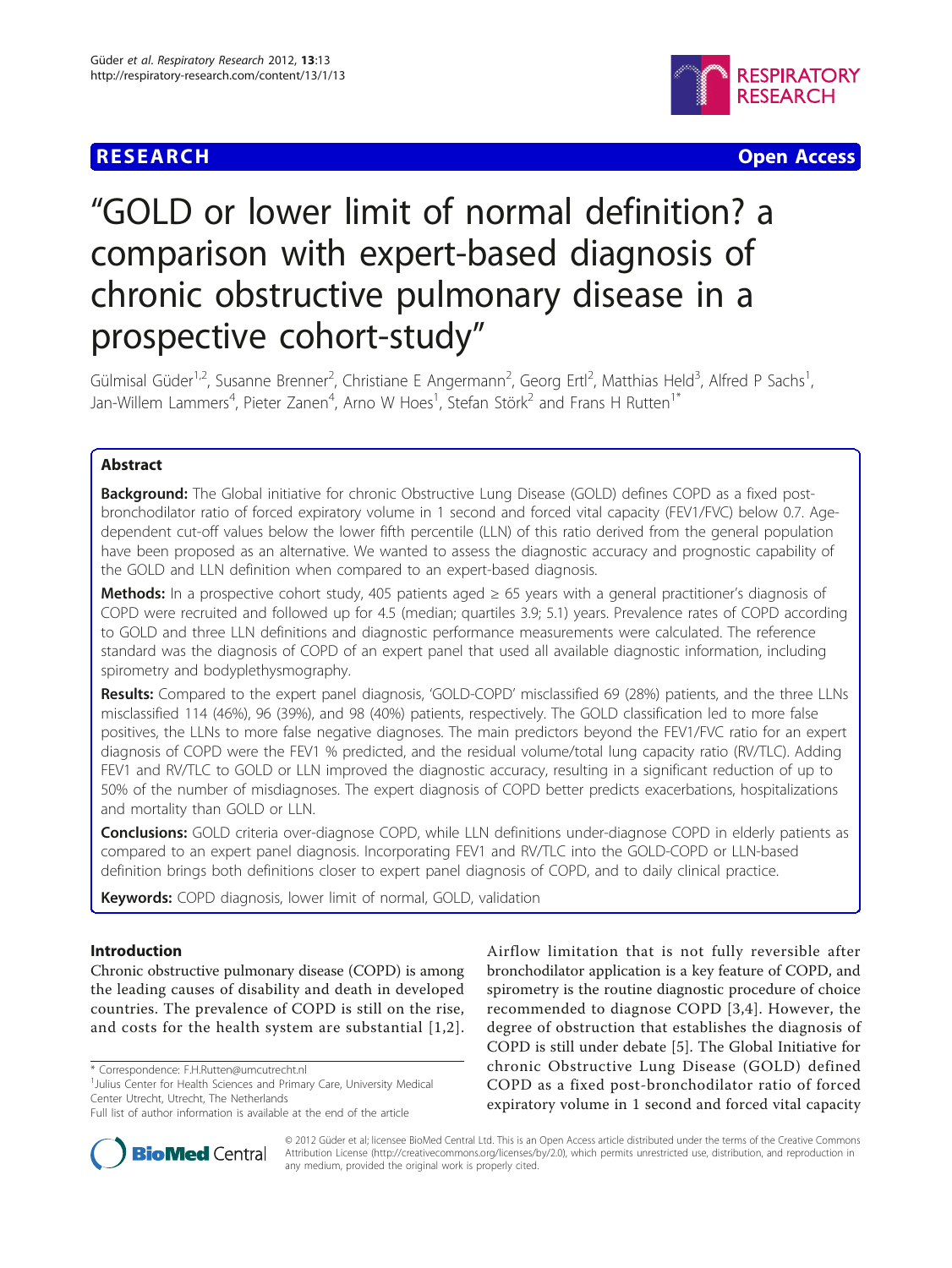(FEV1/FVC ratio) of less than 0.70 [[6\]](#page-7-0). This definition is widely accepted, mainly because of its practicability.

Since the FEV1 value decreases more quickly with age than the (F)VC, the GOLD definition tends to overdiagnose COPD in the elderly [\[7,8](#page-8-0)]. Therefore, some authors suggested using the lower limit of normal (LLN) procedure to diagnose COPD [\[5](#page-7-0)]. The LLN is based on agestratified pre-bronchodilator cut-off values of the FEV1/ FVC ratio, and a value below the lower fifth percentile of an aged-matched healthy reference group is considered abnormal and consistent with a diagnosis of COPD [[9,10](#page-8-0)]. Multiple studies showed that application of any population-derived LLN will result in lower prevalence estimates of COPD compared to the GOLD definition in the elderly [[5](#page-7-0),[9](#page-8-0)]. The question remains however which method should be preferred. Another question is, whether there are other pulmonary function test variables that could improve the diagnostic accuracy of GOLD or LLN. The final question is, which definition predicts best prognosis and thus is useful for treatment decisions in COPD. To answer all three questions, the two criteria should be compared with an alternative, and acceptable reference standard, applied in the relevant domain, that is, a population suspected of COPD [[11](#page-8-0)]. An expert panel diagnosis of COPD, based on all available diagnostic information from the clinical assessment, smoking habits, and a complete pulmonary function test (PFT) could be regarded as such a reference standard [[11\]](#page-8-0).

To the best of our knowledge, our study is the first to validate GOLD and LLN criteria against an expert panel diagnosis in patients suspected of COPD and to assess their prognostic ability.

Since, in daily practice, establishing the diagnosis of COPD is usually not based on a single PFT parameter, we furthermore assessed whether the addition of other PFT parameters to the GOLD or LLN criteria increases diagnostic accuracy compared to either definition alone.

## Methods

## Subject and Study Design

In a prospective cohort study, 405 patients aged  $\geq 65$ years with a general practitioner's (GP) diagnosis of COPD were enrolled in a stable phase of their disease. Primary assessment was between 2001 and 2003. Population and study characteristics have been published previously [\[12,13\]](#page-8-0). In brief, all patients underwent a detailed standardized clinical examination at an outpatient clinic (University Medical Center Utrecht) including PFT, chest radiography, and echocardiography. The study complied with the Declaration of Helsinki, and the Medical Ethical Committee of the University Medical Center Utrecht approved the study protocol. All participants gave their written informed consent.

#### Pulmonary function tests

All PFT were performed with a fixed volume bodyplethysmograph and Masterscreen (Masterlab Jaeger, Würzburg, Germany). The post-bronchodilator test was assessed after inhalation of ipratropium bromide (40 micrograms twice). For predicted values of lung function markers, the recommendations of the European Respiratory Society were used [[14\]](#page-8-0).

# Expert panel diagnosis of COPD

In absence of a true reference standard, a consensus of an expert panel is widely accepted as the best alternative [[11\]](#page-8-0). The initial expert panel of the study was composed of a qualified pulmonologist (JWL) and a GP with special interest in COPD (FHR). The panel determined presence or absence of COPD on all available results from the clinical assessment, including history taking and smoking history, chest radiographs, and finally spirometric and bodyplethysmographic information (data and graphs). Besides FEV1/FVC ratio other parameters from the PFT were also considered, including the shape of the curve, FEV1 as % predicted, presence of reversibility, RV/TLC, resistance, air trapping, and DLCO value. Also, smoking habits, a history of allergy or hyperreactivity, initiation of (periods of) dyspnoea and coughing at an early age, and a history of pulmonary embolism or lung diseases other than COPD were used in case of doubt and when applicable.

The same members of the expert panel re-evaluated the diagnosis in a random sample of 80 (20%) cases in 2011, resulting in an excellent kappa statistic between initial and repeat evaluation of 0.90. Another random sample of 120 (30%) cases was externally validated by a panel composed of a German pulmonologist (MH) and a Dutch GP with a special interest in COPD (APS). Kappa statistic between the initial panel diagnosis and that of the external panel was 0.76.

Both panels followed the aforementioned 'strategy' to diagnose COPD. Asthma was diagnosed if a reversible obstruction went along with a typical history of asthma (allergy, hyperreactivity, onset of symptoms at a young age). Reversibility was considered present if the FEV1 levels increased by 200 ml and/or 12% after bronchodilator therapy, accordingly to the American Thoracic society definition [\[10\]](#page-8-0).

# Diagnosis of COPD according to the GOLD and LLN criteria

A post-bronchodilator FEV1/FVC ratio < 0.70 established the diagnosis 'GOLD-COPD' [[4](#page-7-0)]. The 'GOLD-COPD' was graded using post-bronchodilator % of predicted FEV1 values: GOLD stage 1 (mild):  $\geq 80\%$ ; stage 2 (moderate): 50-79%; stage 3 (severe): 30-49; stage 4 (very severe)  $<$  30% [[4\]](#page-7-0).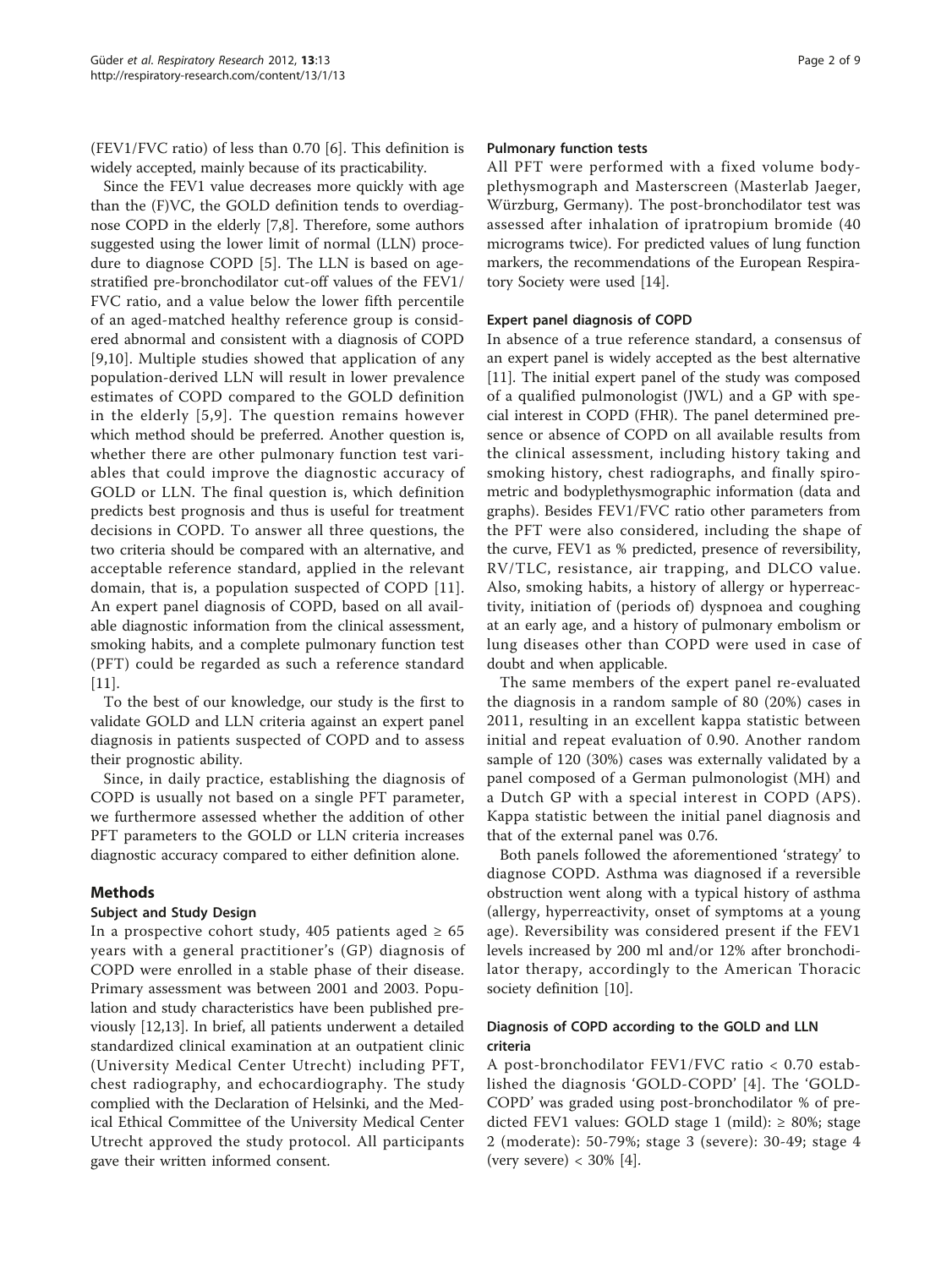<span id="page-2-0"></span>A FEV1/FVC ratio below the lower fifth percentile of healthy reference groups (similar age) established the diagnosis 'LLN-COPD'. From several LLN equations provided by [http://www.spirxpert.com/controversies/](http://www.spirxpert.com/controversies/workinggroup.html) [workinggroup.html](http://www.spirxpert.com/controversies/workinggroup.html)[[14-17](#page-8-0)] we selected three LLN reference equations on the basis of sample size, popularity and comparability with the age of our study population. These equations were derived from the following populations:

1. Enright et al. [[16\]](#page-8-0): USA; healthy Caucasians with no respiratory symptoms,  $N = 1,227, 26\%$  male, age range 65-85 years, non-smokers or all-time smoking duration < 5 years.

2. Quanjer et al. (ECCS/ERS) [[14](#page-8-0)]: Europe; healthy never-smokers with no respiratory symptoms,  $N =$ 1,204, 27% male, age range 20-70 years.

3. Falaschetti et al. (Health Survey for England) [[17](#page-8-0)]: Great Britain; healthy never-smokers with no respiratory disease,  $N = 6,053, 41\%$  male, age range 16-85 years.

The aforementioned reference equations of the LLN-COPD definitions are based on pre-bronchodilator values, and the GOLD-COPD definition on postbronchodilatory FEV1/FVC values. We analysed both pre- and post-bronchodilator cut-off values for both definitions. Because the results were similar, we only present the post-bronchodilator results.

#### Prognostic outcomes

Exacerbations of COPD (need for short course of oral steroids), hospitalization for COPD, and all-cause mortality were assessed blinded to the diagnostic classification.

#### Data analysis

Continuous data are expressed as mean (standard deviation, SD) or median (quartiles), as appropriate. Comparisons between groups were made with Fisher's exact test or Mann-Whitney U-test. Sensitivity, specificity, positive and negative predictive values and kappa  $(\kappa)$  statistics with 95% confidence intervals (CI) were calculated for each COPD definition with the 'expert panel diagnosis of COPD' of the initial panel as the reference test. The classification system proposed by Landis and Koch was used to determine the level of concordance (a  $\kappa$  of 0.81-1.00 is considered almost perfect) [[18](#page-8-0)]. A bootstrap method was used for calculating 95% CI of  $\kappa$  and to assess statistical significance for correlated  $\kappa$  [\[19,20](#page-8-0)]. The diagnostic ability of different PFT parameters for predicting COPD according to the reference standard was tested using ROC curve with C-statistics with 95% CI [[20\]](#page-8-0). The two PFT parameters predicting best according to the C-statistics were incorporated into a new 'modified' GOLD- or LLN-based definition, and diagnostic performance (false positives, false negatives, kappa) of these extended models were compared to the original definitions (Figure 1).



different cut-off levels were used and kappa statistics calculated for all alternatives. Each change in COPD diagnosis only materializes if both parameters deviate by ≤ 5/7.5/10/12.5/15/20% from 100% of the predicted value. Example: If deviations of 10% (from 100%) are chosen as thresholds for both FEV1 and RV/TLC (as % of predicted) in order to change the GOLD-COPD diagnosis from 1) 'yes' into 'no' (i.e., FEV1 ≥ 90% and RV/TLC  $\leq$  110%; [<sup>2)</sup> or vice versa, from 'no' into 'yes', FEV1  $<$  90% and RV/TLC  $>$  110%]), then the number of misclassified patients (false positives + false negatives) is reduced from 69 to 33, and  $\kappa$ - statistics improve from 0.64 to 0.83. Abbreviations: as in table 1.

Prognostic analysis for different outcomes (exacerbation, hospitalization, death) were calculated with univariate Cox regression.

## Missing data and statistical analyses

Very few values in the dataset were missing, with the exception of the diffusion capacity of carbon monoxide (DLCO) with 42 missings. On residual volume (RV) and total lung capacity (TLC) we had five missings. As deletion of subjects with missing values may lead to biased results we imputed missing values using a regression method with the addition of a random error term [\[21](#page-8-0)].

All statistical analyses were carried out using the statistical software package of SPSS (PASW Statistics 18) and R for windows (version 2.11.0).

## Results

The mean age of patients was 73 (5.3) years, 45% were female. The baseline characteristics of participants are shown in table [1](#page-3-0) and [2](#page-3-0). Table [3](#page-4-0) shows the differential performance of the GOLD approach and of three different LLN definitions with the expert panel diagnosis as the reference test.

In our elderly cohort all regression equations used for the LLN definition had a lower FEV1/FVC threshold than the GOLD definition. Specificity was higher and sensitivity lower for LLN than GOLD. When compared to the reference test, kappa statistics were higher for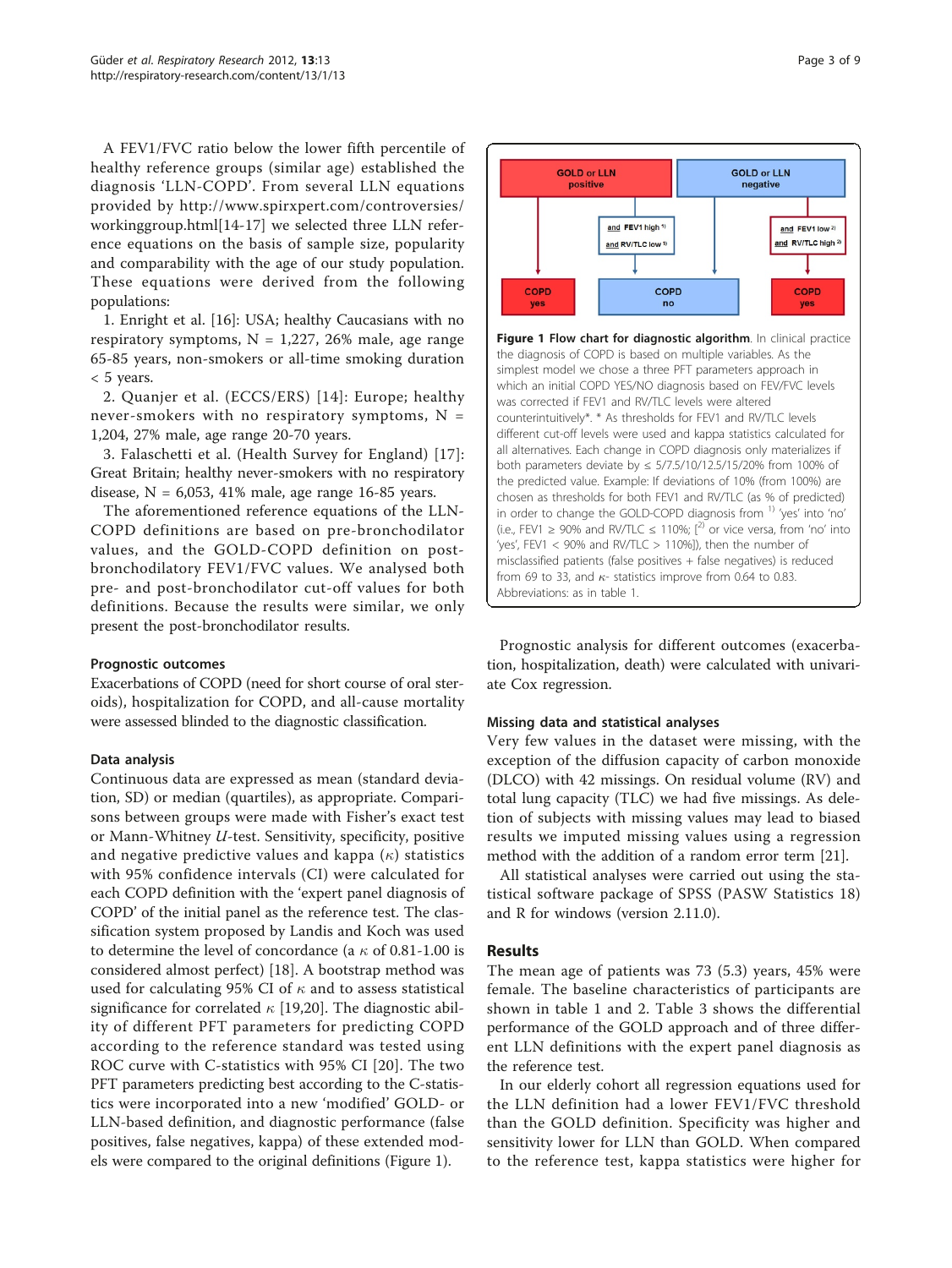|                                   | All Subjects         | <b>Expert Panel</b> |                      | P       | <b>GOLD definition</b> | P                    |         |
|-----------------------------------|----------------------|---------------------|----------------------|---------|------------------------|----------------------|---------|
|                                   | $(n = 405)$          | No COPD $(n = 158)$ | $COPD (n = 247)$     |         | No COPD $(n = 161)$    | COPD $(n = 244)$     |         |
| Age, years                        | 72(69; 77)           | 71.5(67; 76)        | 73(70; 77)           | 0.004   | 72(67; 76)             | 73(70; 77)           | 0.010   |
| Male sex, %                       | 55.1                 | 40.5                | 64.4                 | < 0.001 | 34.8                   | 68.4                 | < 0.001 |
| Death, %                          | 14.9                 | 6.3                 | 20.5                 | < 0.001 | 10.6                   | 17.8                 | 0.047   |
| Pack years smoking                | 16.8 (0; 38.8)       | 1.5(0; 23)          | 27(8.3; 51)          | < 0.001 | $2.3$ (0; 28)          | $25.2$ (5.5; 51)     | < 0.001 |
| BMI, $kg/m2$                      | 26.2<br>(24.1; 28.8) | 27<br>(24.8; 30.1)  | 25.6<br>(23.4; 28.3) | < 0.001 | 27<br>(24.7; 30)       | 25.6<br>(23.3; 28.3) | < 0.001 |
| <b>Comorbidities and Symptoms</b> |                      |                     |                      |         |                        |                      |         |
| Hypertension, %                   | 39.0                 | 42.4                | 36.8                 | 0.30    | 46.6                   | 34.0                 | 0.013   |
| Diabetes, %                       | 8.6                  | 8.9                 | 8.5                  | 1.00    | 9.9                    | 7.8                  | 0.47    |
| Stroke or TIA, %                  | 22.0                 | 17.1                | 25.1                 | 0.07    | 18.0                   | 24.6                 | 0.14    |
| Fatigue, %                        | 41.3                 | 46.8                | 37.8                 | 0.08    | 46.6                   | 37.9                 | 0.09    |
| Wheezing, %                       | 63.5                 | 55.1                | 68.8                 | 0.006   | 59.0                   | 66.4                 | 0.14    |
| <b>COPD Inhalatory Medication</b> |                      |                     |                      |         |                        |                      |         |
| Beta2-mimetics, %                 | 58.2                 | 39.9                | 69.9                 | < 0.001 | 41.6                   | 69.1                 | < 0.001 |
| Anticholinergics, %               | 47.6                 | 36.1                | 55.1                 | < 0.001 | 36.0                   | 55.4                 | < 0.001 |
| Inhaled Corticosteroids, %        | 63.0                 | 56.3                | 67.2                 | 0.035   | 58.4                   | 66.0                 | 0.14    |

<span id="page-3-0"></span>Table 1 Baseline characteristics of patients with and without COPD according to the expert panel and the GOLD definition

Data are shown as median (25<sup>th</sup>; 75<sup>th</sup> percentile) or %, as appropriate. P-value refers to  $\chi^2$ -test or Mann-Whitney-U test as appropriate. Abbreviations: BMI, body mass index, TIA, transient ischemic attack.

GOLD than for any of the three LLN definitions, however not all differences were statistically significant (table 2).

# 'Misdiagnosed' patients with the GOLD definition as compared to the expert panel

There was reasonable concordance between the diagnosis of COPD with the GOLD definition and the expert panel ( $\kappa$  = 0.64, 95% CI 0.57-0.71, table [3](#page-4-0)). Classification according to GOLD resulted in 33 false positive and 36 false negative diagnoses as compared to the expert panel diagnosis of COPD (table [4](#page-4-0)).

In general, patients with a "true positive COPD diagnosis" tend to have RV/TLC values (far) above 100% of predicted, a FEV1 value (far) below 100% of predicted, and a DLCO values (far) below 80% of predicted, as compared to healthy individuals.

In our cohort, the median RV/TLC of patients with COPD according to the expert panel was high (median [quartiles]: 124 [112; 140] as % of predicted), median

| Table 2 Pulmonary function test of patients with and without COPD according to the expert panel and the GOLD |  |  |  |  |  |  |
|--------------------------------------------------------------------------------------------------------------|--|--|--|--|--|--|
| <b>definition</b>                                                                                            |  |  |  |  |  |  |

|               | All Subjects                                | <b>Expert Panel</b>   |                       | P       | <b>GOLD</b> definition |                       | P       |
|---------------|---------------------------------------------|-----------------------|-----------------------|---------|------------------------|-----------------------|---------|
|               | $(n = 405)$                                 | No COPD $(n = 158)$   | $COPD (n = 247)$      |         | No COPD $(n = 161)$    | $COPD (n = 244)$      |         |
|               | Pre-bronchodilator Pulmonary Function Test  |                       |                       |         |                        |                       |         |
| FEV1, %       | 76 (57; 96)                                 | 100 (92; 111)         | 62(48; 75)            | < 0.001 | 99 (84; 110)           | 63 (48; 79)           | < 0.001 |
| FVC, %        | 95 (78; 109)                                | 109 (99; 120)         | 84 (74; 96)           | < 0.001 | 104 (91; 117)          | 88 (76; 102)          | < 0.001 |
| FEV1/FVC      | $0.66$ $(0.55; 0.74)$                       | $0.75$ $(0.7; 0.8)$   | $0.58$ $(0.48; 0.66)$ | < 0.001 | $0.75$ $(0.71; 0.8)$   | $0.58$ $(0.48; 0.65)$ | < 0.001 |
| TLC, %        | 110 (100; 122)                              | 107 (98; 116)         | 113 (102; 125)        | < 0.001 | 105 (97; 114)          | 114 (104; 125)        | < 0.001 |
| RV, %         | 126 (106; 159)                              | 108 (94; 121)         | 146 (120; 175)        | < 0.001 | 108 (96; 126)          | 142 (117; 174)        | < 0.001 |
| RV/TLC, %     | 114 (99; 132)                               | 99 (92; 108)          | 124 (112; 140)        | < 0.001 | 102 (93; 115)          | 122 (108; 138)        | < 0.001 |
| DLCO, %       | 72 (58; 83)                                 | 81 (71; 91)           | 63 (49; 76)           | < 0.001 | 78 (67; 89)            | 66 (50; 79)           | < 0.001 |
|               | Post-bronchodilator Pulmonary Function Test |                       |                       |         |                        |                       |         |
| FEV1, %       | 82 (64; 102)                                | 106 (97; 116)         | 69 (56; 81)           | < 0.001 | 103 (89; 115)          | 70 (56; 85)           | < 0.001 |
| <b>FVC, %</b> | 102 (88; 117)                               | 114 (103; 125)        | 92 (80; 108)          | < 0.001 | 105 (91; 120)          | 98 (85; 115)          | 0.004   |
| FEV1/FVC      | $0.66$ $(0.55; 0.75)$                       | $0.76$ $(0.71; 0.81)$ | $0.58$ $(0.48; 0.66)$ | < 0.001 | 0.77(0.74; 0.81)       | $0.57$ $(0.47;0.65)$  | < 0.001 |

Data are shown as median (25<sup>th</sup>; 75<sup>th</sup> percentile). All PFT variables except FEV1/FVC are presented as percentage of predicted. P-value refers to Mann-Whitney-U test.

Abbreviations: DLCO, diffusion capacity of carbon monoxide, FEV1, forced expiratory volume in 1 second, FVC, forced vital capacity, RV, residual volume, TLC, total lung capacity.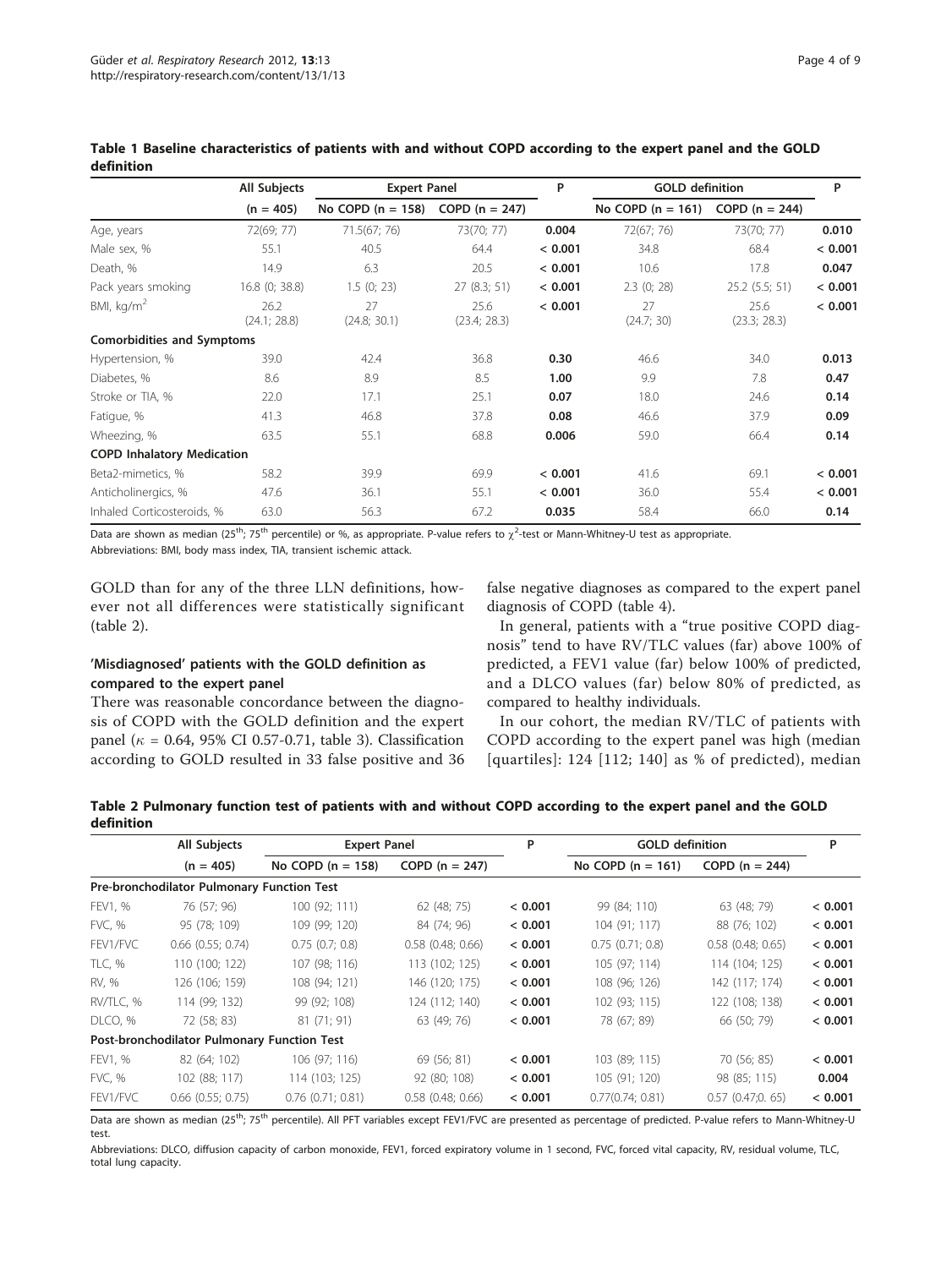|                           | <b>GOLD</b>           | LLN: Enright [16]     | LLN: Quanjer [14]     | LLN: Falaschetti [17] |
|---------------------------|-----------------------|-----------------------|-----------------------|-----------------------|
| COPD prevalence (N)       | 244 (60%)             | 142 (35%)             | 167 (41%)             | 175(43%)              |
| False positives (N)       | 33                    | 6                     | 9                     | 9                     |
| False negatives (N)       | 36                    | 111                   | 89                    | 81                    |
| Sensitivity               | 85.4%                 | 55.1%                 | 64.0%                 | 67.2%                 |
| <b>Specificity</b>        | 79.1%                 | 96.2%                 | 94.3%                 | 94.3%                 |
| Positive predictive value | 86.5%                 | 95.8%                 | 94.6%                 | 94.9%                 |
| Negative predictive value | 77.6%                 | 57.8%                 | 62.6%                 | 64.8%                 |
| Kappa coefficient         | $0.64$ $(0.56; 0.71)$ | $0.46$ $(0.38; 0.53)$ | $0.53$ $(0.46; 0.60)$ | $0.57$ (0.50; 0.64)   |
| P                         |                       | < 0.001               | 0.006                 | 0.053                 |

#### <span id="page-4-0"></span>Table 3 Diagnostic test performance of GOLD and LLN with the expert panel as the reference test

COPD prevalence as % or N within the total cohort (N = 405) according to different definitions. P for comparison of  $\kappa$  coefficients of GOLD vs LLN.

FEV1 low (67 [54;79] % of predicted), and also DLCO levels low (62 [49;76] % of predicted) (table 4).

#### Prognostic capacity of the COPD definitions

During a median follow-up of 4.5 (quartiles 3.9; 5.1) years, 148 patients experienced at least one episode of a COPD exacerbation (defined as a 7-10 days boots of prednisolone use), 67 patients were hospitalized for pulmonary reasons, and 60 patients died.

A COPD diagnosis according to the expert panel identified the largest number of patients that experienced any of the aforementioned events, followed by COPD according to GOLD and COPD-LLN (see table [5](#page-5-0)). The occurrence of outcomes related to the different classifications of COPD with percentages related to the classification of COPD is presented in table [6](#page-5-0).

Hazard ratios of COPD yes versus no for the prognostic outcomes for any of the definitions are presented in table [7](#page-6-0). With all COPD definitions, those with COPD had significantly worse prognostic outcomes as compared to those with 'no COPD'.

## Pulmonary function test predictors of the diagnosis of COPD, using the expert panel as the reference

From all PFT variables (besides FEV/FVC), FEV1 % predicted, RV/TLC and DLCO % predicted performed best in predicting the expert diagnosis of COPD. The c-statistics of these variables using the expert panel diagnosis of COPD as the reference were 0.95 (95% CI 0.93-0.97), 0.85 (95% CI 0.81-0.89), and 0.77 (95% CI 0.73-0.82), respectively.

## Addition of FEV1 and RV/TLC to GOLD-COPD and LLN-COPD

Addition of FEV1 and RV/TLC (both as % predicted) to the GOLD- or LLN-based definition improved diagnostic test performance significantly. Kappa statistics for the GOLD definition increased from 0.64 up to 0.83 (p < 0.001) and the number of misdiagnoses decreased from 69 to 33 (highest kappa statistics seen for 10% deviation; see Figure [1](#page-2-0) for explanation of the algorithm). For the LLN definitions (Enright/Quanjer/Falaschetti) the Kappa raised from 0.46/0.53/0.57 up to 0.77/0.79/

| GOLD-       | FEV1/FVC     | FEV1       | <b>FVC</b> | <b>TLC</b> | <b>RV</b>  | <b>RV/TLC</b> | <b>DLCO</b> | Age      | Pack years   |
|-------------|--------------|------------|------------|------------|------------|---------------|-------------|----------|--------------|
| <b>COPD</b> |              | $[%$ pred] | $[%$ pred] | $[%$ pred] | [% pred]   | [% pred]      | $[%$ pred]  | [Years]  | [Years]      |
| <b>True</b> | 0.56         | 67         | 94         | 114        | 147        | 124           | 62          | 73       | 28.0         |
| positive    | (0.46; 0.64) | (54; 79)   | (82; 110)  | (103; 126) | (122; 177) | (112; 140)    | (49; 76)    | (70; 77) | (10.6; 52.5) |
| $N = 211$   | 211          | 211        | 211        | 207        | 207        | 207           | 181         | 211      | 211          |
| False       | 0.66         | 98         | 119        | 113        | 119        | 103           | 78          | 72       | 3.4          |
| positive    | (0.61; 0.68) | (94:107)   | (108:133)  | (104:120)  | (107; 135) | (94:109)      | (70; 91)    | (69; 78) | (0; 22.5)    |
| $N = 33$    | 33           | 33         | 33         | 33         | 33         | 33            | 33          | 33       | 33           |
| <b>True</b> | 0.78         | 108        | 112        | 105        | 106        | 98            | 82          | 71       |              |
| negative    | (0.74; 0.83) | (100; 118) | (100; 123) | (97; 113)  | (94; 116)  | (92; 107)     | (72; 92)    | (67; 75) | (0; 23.8)    |
| $N = 125$   | 125          | 125        | 125        | 124        | 124        | 124           | 119         | 125      | 125          |
| False       | 0.74         | 79         | 86         | 104        | 135        | 124           | 67          | 73       | 19.1         |
| negative    | (0.72; 0.76) | (71; 85)   | (75; 93)   | (94:118)   | (106; 165) | (113; 146)    | (54; 74)    | (69; 78) | (0; 40.9)    |
| $N = 36$    | 36           | 36         | 36         | 36         | 36         | 36            | 30          | 36       | 36           |

#### Table 4 Baseline characteristics of patients with a 'correct' and 'false' GOLD-COPD diagnosis according to the reference-test

COPD was defined by the GOLD definition and test results were categorized into 'correct' or 'false' according to the diagnosis of the expert-panel. FEV1/FVC, FEV1, FVC are given as post-bronchodilator values; TLC, RV and DLCO as pre-bronchodilator values. Abbreviations: as in table 1.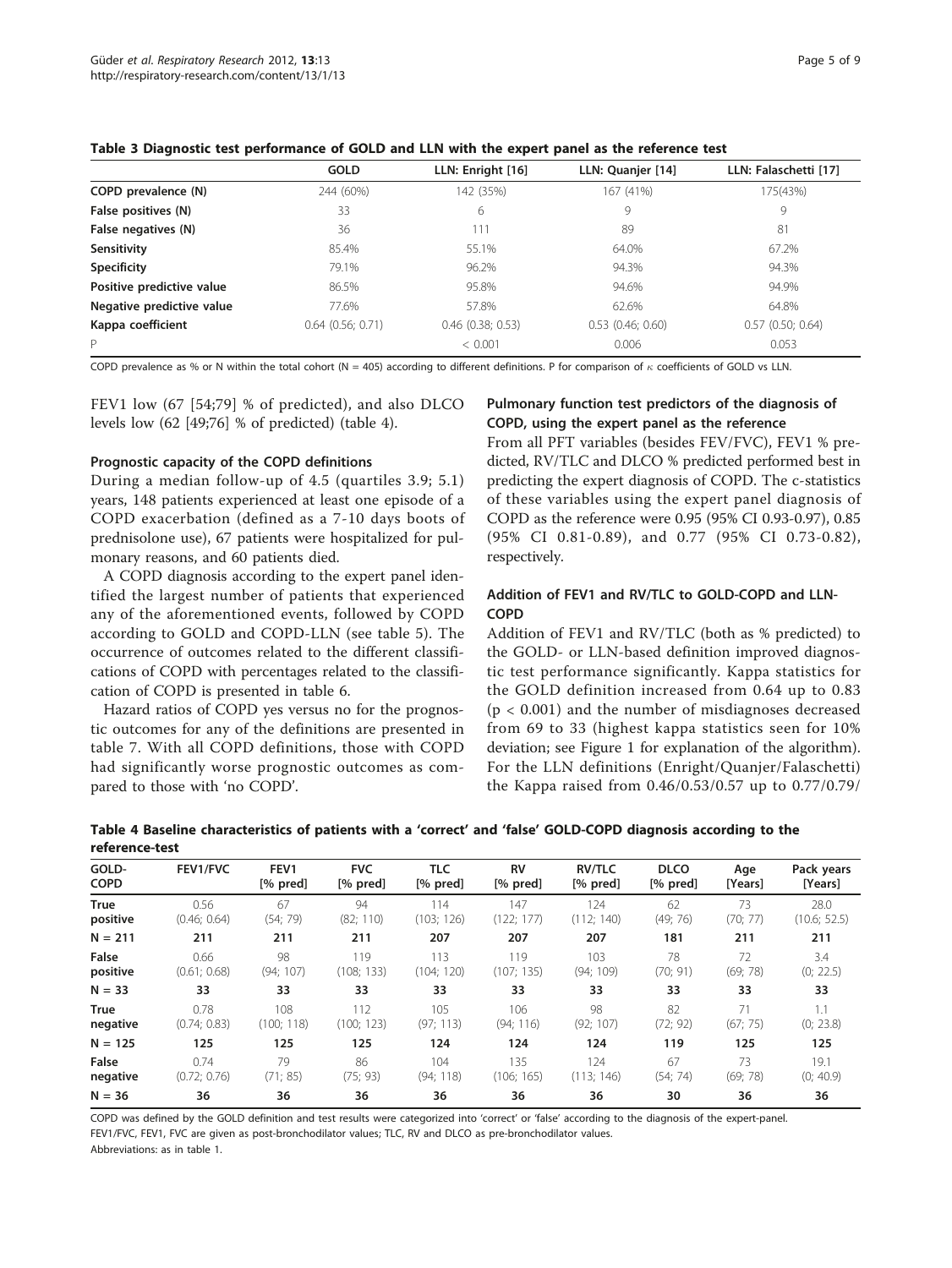| Page 6 of 9 |  |  |
|-------------|--|--|
|             |  |  |

| <b>Exacerbations of COPD</b><br>$(N = 148)$ | <b>Pulmonary Hospitalizations</b><br>$(N = 67)$ | All-cause<br><b>Mortality</b><br>$(N = 60)$ |  |
|---------------------------------------------|-------------------------------------------------|---------------------------------------------|--|
| 114/148 (77.0%)                             | 49/67 (73.1%)                                   | 50/60 (83.3%)                               |  |
| 114/148 (77.0%)                             | 46/67 (68.7%)                                   | 43/60 (71.7%)                               |  |
| 76/148 (51.4%)                              | 34/67 (50.7%)                                   | 32/60 (53.3%)                               |  |
| 88/148 (59.5%)                              | 37/67 (55.2%)                                   | 35/60 (58.3%)                               |  |
| 91/148 (61.5%)                              | 37/67 (55.2%)                                   | 35/60 (58.3%)                               |  |
|                                             |                                                 |                                             |  |

<span id="page-5-0"></span>Table 5 Prognostic outcomes according to different COPD definitions within the whole cohort

Absolute numbers (%) of clinically relevant outcomes according to the respective definition of COPD. N\* corresponds to the number of patients classified as COPD according to the individual COPD definitions. The denominator corresponds to the absolute number of events.

0.80 and the number of misdiagnosis decreased from 117/98/90 to 44/40/39 (highest kappa statistics seen for all 3 LLN definitions for 5% deviation; see Figure [1](#page-2-0) for explanation of the algorithm).

#### **Discussion**

In our study we show that false positive diagnosis of COPD occurred more often with the GOLD definition, while false negatives were more common with the LLN definitions as compared to an expert panel diagnosis as the reference test. Adding FEV1 and RV/TLC improved the GOLD and LLN approach, reducing misdiagnosed COPD by up to 50% depending on the cut-points applied. The expert panel diagnosis predicted best the occurrence of exacerbations of COPD, pulmonary hospitalizations, and all-cause mortality, followed by the GOLD and LLN definitions.

The choice of a fixed cut-off point for the GOLD-COPD definition was made for reasons of generalization and simplification [\[22](#page-8-0)]. Although even lower FEV1/FVC ratios than 0.7 can be expected in the elderly without a pathological correlate,  $[7]$  $[7]$  a spirometric test result of  $> 0.7$  does not necessarily exclude a diagnosis of COPD in these patients. Especially elderly patients tend to incompletely empty their lungs during the performance of the FVC manoeuvre [\[23](#page-8-0)], resulting in a lower FVC value and thus an increased FEV1/FVC ratio, rendering false-negative COPD diagnoses more likely.

Multiple studies already showed that fewer patients are diagnosed as COPD positive when LLN definitions are applied instead of GOLD, especially in the elderly (e.g., 36 vs. 15% in a healthy Dutch cohort of patients aged  $\geq$  [5](#page-7-0)0 years) [5[,7](#page-8-0),[9,24,25](#page-8-0)]. The present study confirms the aforementioned differences in prevalence rates of COPD according to GOLD or LLN. Importantly, however, all previous studies involved in the discussion whether LLN or GOLD should be applied, compared both methods without application of a reference test. Without a reference, however, it is impossible to answer which method performs better [[11\]](#page-8-0). This lack of evidence and the resulting diagnostic uncertainties have not been adequately appreciated. Application of the LLN will increase the chance of classifying COPD patients as having no COPD and thus the risk of undertreatment of especially elderly patients (Figure [2\)](#page-6-0).

The diagnosis of our expert panel was validated internally and externally. Re-evaluation of 80 cases (20%) in 2011 by the same panel as in 2001/2003 had a very good kappa of 0.90. External validation with a panel including a German pulmonologist and a Dutch GP with special interest in COPD was somewhat lower with a kappa of 0.76, which still can be considered as a good accordance.

Despite a higher number of patients with mild COPD, the expert panel diagnosis of COPD was highly associated with COPD exacerbations, pulmonary hospitalizations and all-cause deaths, underlining the validity of the expert panel diagnosis.

As expected, a LLN-based diagnosis of COPD generated less false positives and more false negatives as

| Table 6 Prognostic outcomes according to different COPD definitions within each "COPD definition" |  |  |  |
|---------------------------------------------------------------------------------------------------|--|--|--|
|---------------------------------------------------------------------------------------------------|--|--|--|

| <b>COPD</b> definition<br>$N^*$       | <b>Exacerbations of COPD</b><br>$(N = 148)$ | <b>Pulmonary Hospitalizations</b><br>$(n = 67)$ | All-cause<br><b>Mortality</b> |
|---------------------------------------|---------------------------------------------|-------------------------------------------------|-------------------------------|
|                                       |                                             |                                                 | $(n = 60)$                    |
| Expert COPD $(N^* = 247)$             | 114/247 (46.2%)                             | 49/247 (19.8%)                                  | 50/247 (20.2%)                |
| GOLD COPD ( $N^* = 244$ )             | 114/244 (46.7%)                             | 46/244 (18.9%)                                  | 43/244 (17.6%)                |
| LLN: Enright [16] ( $N^* = 142$ )     | 76/142 (53.5%)                              | 34/142 (23.9%)                                  | 32/142 (22.5%)                |
| LLN: Quanjer [14] $(N^* = 167)$       | 88/167 (52.7%)                              | 37/167 (22.2%)                                  | 35/167 (21.0%)                |
| LLN: Falaschetti [17] ( $N^* = 175$ ) | 91/175 (52.0%)                              | 37/175 (21.1%)                                  | 35/175 (20.0%)                |

Absolute numbers (%) of clinically relevant outcomes in patients classified as COPD according to the different definitions. N\* corresponds to the number of patients classified as COPD according to the individual COPD definitions. The denominator corresponds also to the absolute number of individuals within each COPD definition.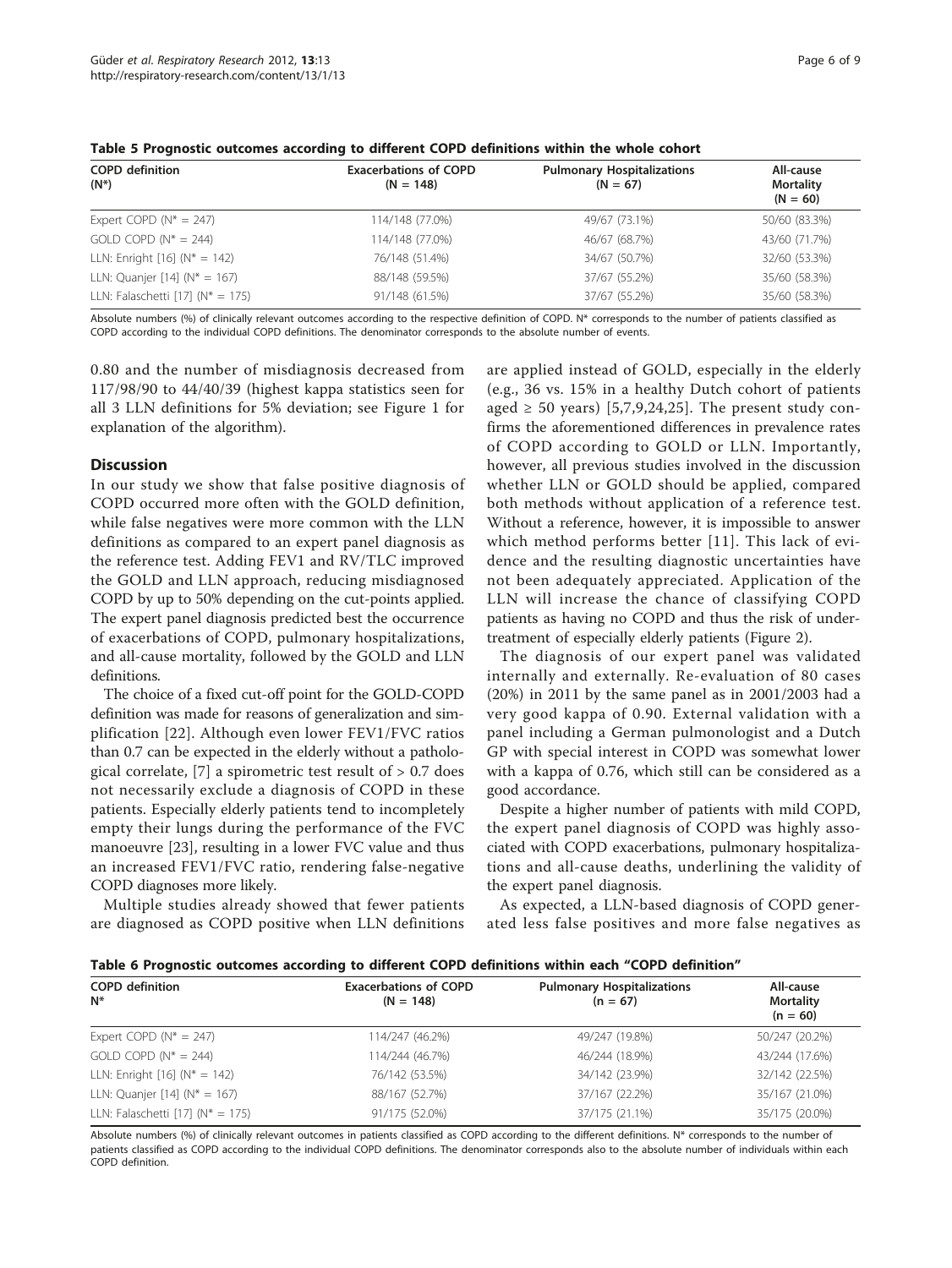| <b>COPD</b> definition            | <b>Exacerbations of COPD</b><br>HR (95% CI) P | <b>Hospitalisation for</b><br>pulmonary reason<br>HR (95% CI) P | All-cause<br>death<br>HR (95% CI) P |
|-----------------------------------|-----------------------------------------------|-----------------------------------------------------------------|-------------------------------------|
| Expert panel ( $N = 247$ )        | 2.94 (1.99;4.31) $P < 0.001$                  | 2.03 (1.18;3.49) $P = 0.010$                                    | 3.59 (1.82;7.07) $P < 0.001$        |
| $GOLD-COPD (N = 244)$             | 2.92 (1.99:4.28) $P < 0.001$                  | 1.62 (0.97;2.72) $P = 0.067$                                    | 1.81 $(1.03;3.17)$ P = 0.038        |
| LLN: Enright $[16]$ (N = 142)     | 2.70 (1.95;3.73) $P < 0.001$                  | 2.20 $(1.36; 3.55)$ P = 0.001                                   | 2.28 $(1.37;3.78)$ P = 0.001        |
| LLN: Quanjer $[14]$ (N = 167)     | 2.97 (2.14;4.14) $P < 0.001$                  | 2.06 $(1.27;3.33)$ P = 0.003                                    | 2.21 $(1.32;3.70)$ P = 0.002        |
| LLN: Falaschetti $[17]$ (N = 175) | 2.89 (2.07;4.03) $P < 0.001$                  | $1.87$ (1.15;3.03) P = 0.011                                    | 2.02 (1.21;3.38) $P = 0.007$        |

<span id="page-6-0"></span>

| Table 7 Prognostic outcomes according to different COPD definitions in univariate Cox regression analysis |  |  |  |  |  |
|-----------------------------------------------------------------------------------------------------------|--|--|--|--|--|
|-----------------------------------------------------------------------------------------------------------|--|--|--|--|--|

Univariate Cox Regression analysis comparing COPD yes versus no diagnosis per definition. N corresponds to the number of patients with COPD according to the different definitions of COPD.

Abbreviations:

CI, Confidence interval, HR, Hazard ratio, FN, false negative, FP, false positive, TN, true negative, TP, true positive.

compared to the conventional GOLD definition. The overall accuracy of LLN was similar or worse than the conventional GOLD definition when compared to the expert panel diagnosis of COPD. Misclassifications occurred mainly in patients with GOLD stage I and II.

Typically, in diagnostic test research there is a tradeoff between specificity and sensitivity (see Figure 2). For a balanced approach the consequences of false positive and false negative cases should be assessed. A false positive result in the case of COPD may lead to over-treatment and therefore avoidable expenses for the health system. Furthermore, the adverse effects of pulmonary medication might cause more harm than benefit to some patients [[26-28](#page-8-0)]. In addition, a false positive diagnosis of COPD increases the risk that physician and patient remain unaware of other possible reasons for the complaints, such as cardiovascular diseases, notably heart failure [[29\]](#page-8-0).

The effects of a false negative diagnosis is undertreatment of patients with COPD at a point in time when they probably would benefit most (GOLD stages I and II). Table [5](#page-5-0) summarizes the effect of classifying the presence or absence of 'COPD' according to the different



methods. LLN tends to categorize elderly with mild obstruction as 'no COPD' (high specificity and low sensitivity). In absolute numbers, LLN identified fewer patients with clinically relevant prognostic events (COPD exacerbation, hospitalization, mortality) than the GOLD or panel definition. As a clinical consequence, fewer elderly patients would receive therapy targeted at reducing these events, when the clinician would apply LLN instead of the GOLD or panel diagnoses. Table 7 shows that the prognostic abilities of LLN, GOLD and panel were compatible with clearly overlapping 95% confidence intervals of the hazard ratios. Early diagnosis and identification of false negatives may enable intervention strategies as counseling for smoking cessation and exercise training when pulmonary compromise is still mild [[30\]](#page-8-0). Initiation of pharmacotherapy can reduce symptoms, improve quality of life, and decrease the number of acute exacerbations [[31,32](#page-8-0)]. Guidelines therefore advocate early detection of airflow limitation [\[4](#page-7-0)].

A multiple test result approach with incorporating bodyplethysmographic data seems a reasonable way to establish a more reliable diagnosis of COPD, although, we have to consider that bodyplethysmography is costly, with an average prices of 75 to 200 US Dollars per performance [\[33](#page-8-0)].

FEV1 is probably the most important determinant of obstruction, and RV/TLC is known to be highly and inversely correlated to FEV1% of predicted [[33\]](#page-8-0). Normal values of FEV1 and RV/TLC in subjects with a FEV1/ FVC ratio < 0.70 should motivate re-evaluation of a positive diagnosis of COPD based solely on the conventional GOLD criteria. An approach many pulmonologists apply in clinical practice. As an alternative, DLCO could be used instead of RV/TLC, although more missing and indecisive results with this method were seen in our analysis and might be generally be expected (data not shown).

The National Institute for Clinical Excellence (NICE) acknowledged the importance of FEV1 as distinct parameter to diagnose COPD, and defined airflow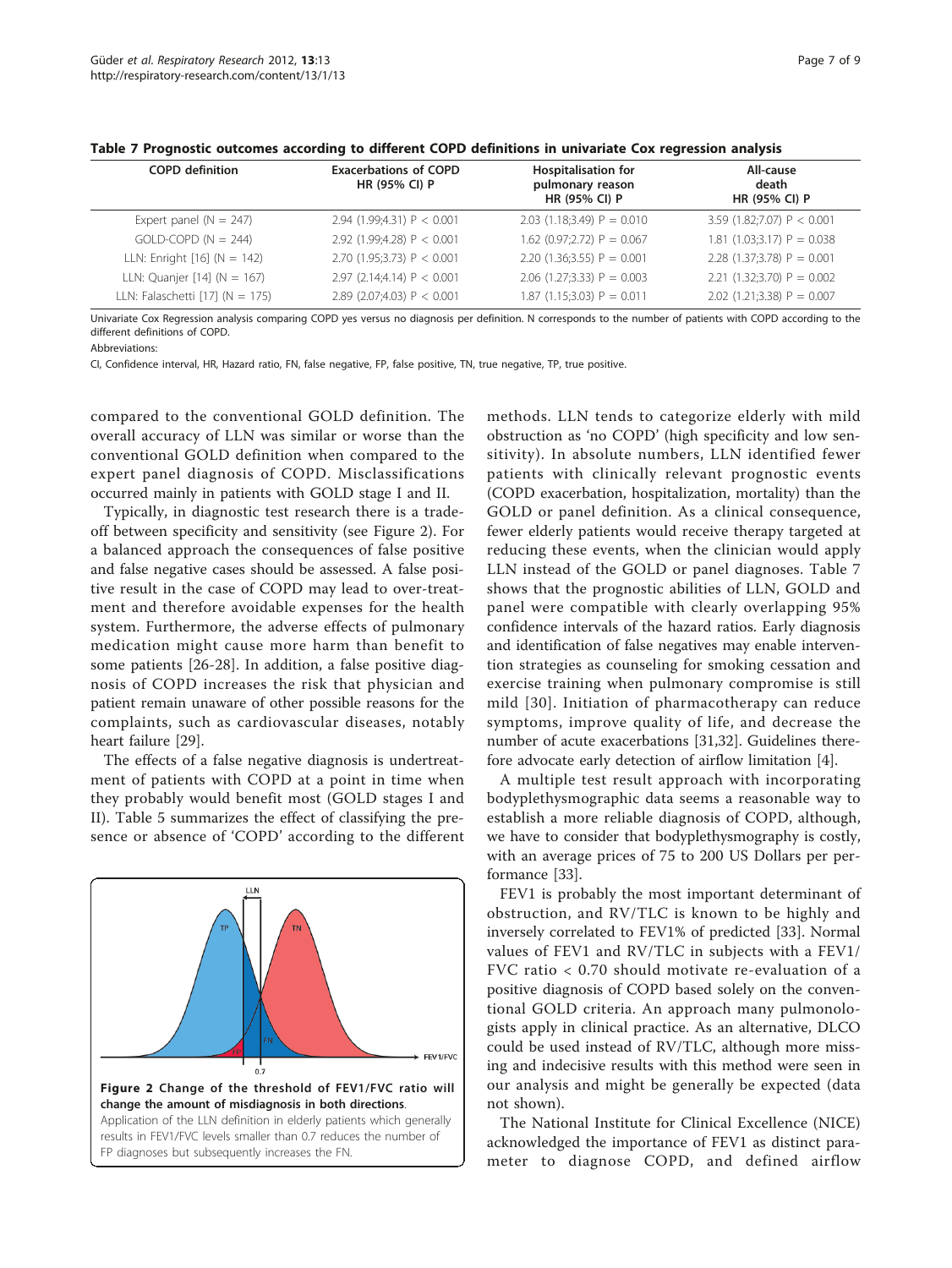<span id="page-7-0"></span>obstruction if both the FEV1/FVC ratio is  $< 0.7$  and the FEV1 < 80% of predicted, and thus 'starting' the diagnosis of COPD from GOLD II onwards [[34](#page-8-0)]. Application of the NICE definition (post-bronchodilator values) in our cohort as compared to the expert panel diagnosis of COPD led to very high specificity (99%; only two false positives) but low sensitivity (66%, 82 false negatives). Incorporating a second PFT parameter as FEV1 into a FEV1/FVC-based definition might effectively reduce false positive test results, however for correction of false negative results at least a three parameters approach is needed.

Certain limitations need to be considered in the interpretation of our findings. PFT was only performed once at baseline, and secular trends could have been missed. Second, information on graphical PFT results as the flow volume curve or the flow pressure curve also enhance the diagnostic ability of the expert panel, but we could not quantify how much these graphs added to the final decision of the panel.

Another limitation in our study is incorporation bias when assessing the added value of other PFT variables to improve the diagnosis of GOLD or LLN [[35](#page-8-0)]. PFT parameters play an important role in the diagnosis of the expert panel. Thus, overoptimism of the diagnostic performance of PFT variables such as FEV1 and RV/ TLC should be considered. Robust external validation and accurate cut-off calculations are still needed before the proposed algorithm of including FEV1 and RV/TLC in the GOLD or LLN definition may be adopted in routine practice. Our intention, however, was not to create a new definition of COPD, but to raise the awareness of some of the shortcomings of the single fixed cut-off value of FEV/FVC 0.7 and the age-adjusted LLN definitions.

In conclusion, both the conventional GOLD criteria and some of the most frequently used LLN-based diagnoses of COPD share major shortcomings as compared to the expert panel diagnosis of COPD. While GOLD definition tends to overdiagnose COPD, LLN-based definitions tend to underdiagnose COPD in symptomatic patients. Adding the information on FEV1 and RV/TLC to the GOLD definition reduced the number of misdiagnoses substantially for either definition. Further studies are needed to explore the usefulness of 'an upgraded' COPD or LLN diagnosis with determination of the optimal cut-off values for RV/TLC and DLCO.

#### Abbreviations

BMI: Body mass index; COPD: Chronic obstructive pulmonary disease; DLCO: Diffusion capacity of carbon monoxide; ECCS European Community for Coal and Steel; ERS European Respiratory Society; FEV1: Forced expiratory volume in 1 second; FVC: Forced vital capacity; GOLD Global Initiative for chronic Obstructive Lung Disease; GP: General practitioner; LLN Lower limit of normal; NICE National Institute for Clinical Excellence; PFT: Pulmonary

function test; RV: Residual volume; SD Standard deviation; TIA: Transient ischemic attack; TLC: Total lung capacity; USA United States of America.

#### Acknowledgements, funding

We thank the participating patients, GP, and their assistants, including the general practices connected to the General Practice Network Utrecht (HNU). The original study was supported by a grant (number 904-61-144) from the Netherlands Organization for Scientific Research. Study analysis (scholarship for G. Güder) was supported by the German Competence Network Heart Failure funded by the German Ministry of Education and Research (FKZ 01GI0205), by the Bundesministerium für Bildung und Forschung (BMBF, project 01EO1004) and the German Heart Foundation (Deutsche Herzstiftung, S/01/09). The publication was furthermore funded by the German Research Foundation (DFG) and the University of Wuerzburg in the funding programme Open Access Publishing. The funding sources did not influence design of the study, data analysis, manuscript preparation, review, or authorization for submission.

#### Author details

<sup>1</sup>Julius Center for Health Sciences and Primary Care, University Medical Center Utrecht, Utrecht, The Netherlands. <sup>2</sup>Comprehensive Heart Failure Center, University Würzburg, Department of Internal Medicine I, Würzburg, Germany. <sup>3</sup>Missionsärztliche Klinik, Department of Internal Medicine, Würzburg, Germany. <sup>4</sup>Department of Pulmonary Diseases, Heart Lung Center Utrecht, University Medical Center Utrecht, Utrecht, The Netherlands.

#### Authors' contributions

GG analyzed and interpreted the data and wrote the manuscript. SB, MH, CEA and GE contributed significant intellectual content to the manuscript. APS recruited patients and contributed significant intellectual content to the manuscript. MH and APS were furthermore part of the external panel. AWH helped to set up and design the study, and was instrumental in grant application, and contributed significant intellectual content to the manuscript. PZ supervised all pulmonary function tests and contributed significant intellectual content to the manuscript. JWL was part of the expert panel and contributed intellectual content to drafting the article. SS supervised data analysis and wrote the paper. FRH designed the study, recruited patients, interpreted the data and wrote the manuscript. All authors read and approved the final manuscript.

#### Competing interests

The authors declare that they have no competing interests.

Received: 27 October 2011 Accepted: 6 February 2012 Published: 6 February 2012

#### References

- Murray CJ, Lopez AD: [Alternative projections of mortality and disability](http://www.ncbi.nlm.nih.gov/pubmed/9167458?dopt=Abstract) [by cause 1990-2020: Global Burden of Disease Study.](http://www.ncbi.nlm.nih.gov/pubmed/9167458?dopt=Abstract) Lancet 1997, 349(9064):1498-1504.
- 2. Blanchette CM, Gutierrez B, Ory C, Chang E, Akazawa M: [Economic burden](http://www.ncbi.nlm.nih.gov/pubmed/18331119?dopt=Abstract) [in direct costs of concomitant chronic obstructive pulmonary disease](http://www.ncbi.nlm.nih.gov/pubmed/18331119?dopt=Abstract) [and asthma in a Medicare Advantage population.](http://www.ncbi.nlm.nih.gov/pubmed/18331119?dopt=Abstract) J Manag Care Pharm 2008, 14(2):176-185.
- Celli BR, MacNee W: [Standards for the diagnosis and treatment of](http://www.ncbi.nlm.nih.gov/pubmed/15219010?dopt=Abstract) [patients with COPD: a summary of the ATS/ERS position paper.](http://www.ncbi.nlm.nih.gov/pubmed/15219010?dopt=Abstract) Eur Respir J 2004, 23(6):932-946.
- 4. Rabe KF, Hurd S, Anzueto A, Barnes PJ, Buist SA, Calverley P, Fukuchi Y, Jenkins C, Rodriguez-Roisin R, van Weel C, Zielinski J: [Global strategy for](http://www.ncbi.nlm.nih.gov/pubmed/17507545?dopt=Abstract) [the diagnosis, management, and prevention of chronic obstructive](http://www.ncbi.nlm.nih.gov/pubmed/17507545?dopt=Abstract) [pulmonary disease: GOLD executive summary.](http://www.ncbi.nlm.nih.gov/pubmed/17507545?dopt=Abstract) Am J Respir Crit Care Med 2007, 176(6):532-555.
- 5. Swanney MP, Ruppel G, Enright PL, Pedersen OF, Crapo RO, Miller MR, Jensen RL, Falaschetti E, Schouten JP, Hankinson JL, Stocks J, Quanjer PH: [Using the lower limit of normal for the FEV1/FVC ratio reduces the](http://www.ncbi.nlm.nih.gov/pubmed/18786983?dopt=Abstract) [misclassification of airway obstruction.](http://www.ncbi.nlm.nih.gov/pubmed/18786983?dopt=Abstract) Thorax 2008, 63(12):1046-1051.
- 6. Pauwels RA, Buist AS, Calverley PM, Jenkins CR, Hurd SS: [Global strategy for](http://www.ncbi.nlm.nih.gov/pubmed/11316667?dopt=Abstract) [the diagnosis, management, and prevention of chronic obstructive](http://www.ncbi.nlm.nih.gov/pubmed/11316667?dopt=Abstract) [pulmonary disease. NHLBI/WHO Global Initiative for Chronic Obstructive](http://www.ncbi.nlm.nih.gov/pubmed/11316667?dopt=Abstract) [Lung Disease \(GOLD\) Workshop summary.](http://www.ncbi.nlm.nih.gov/pubmed/11316667?dopt=Abstract) Am J Respir Crit Care Med 2001, 163(5):1256-1276.